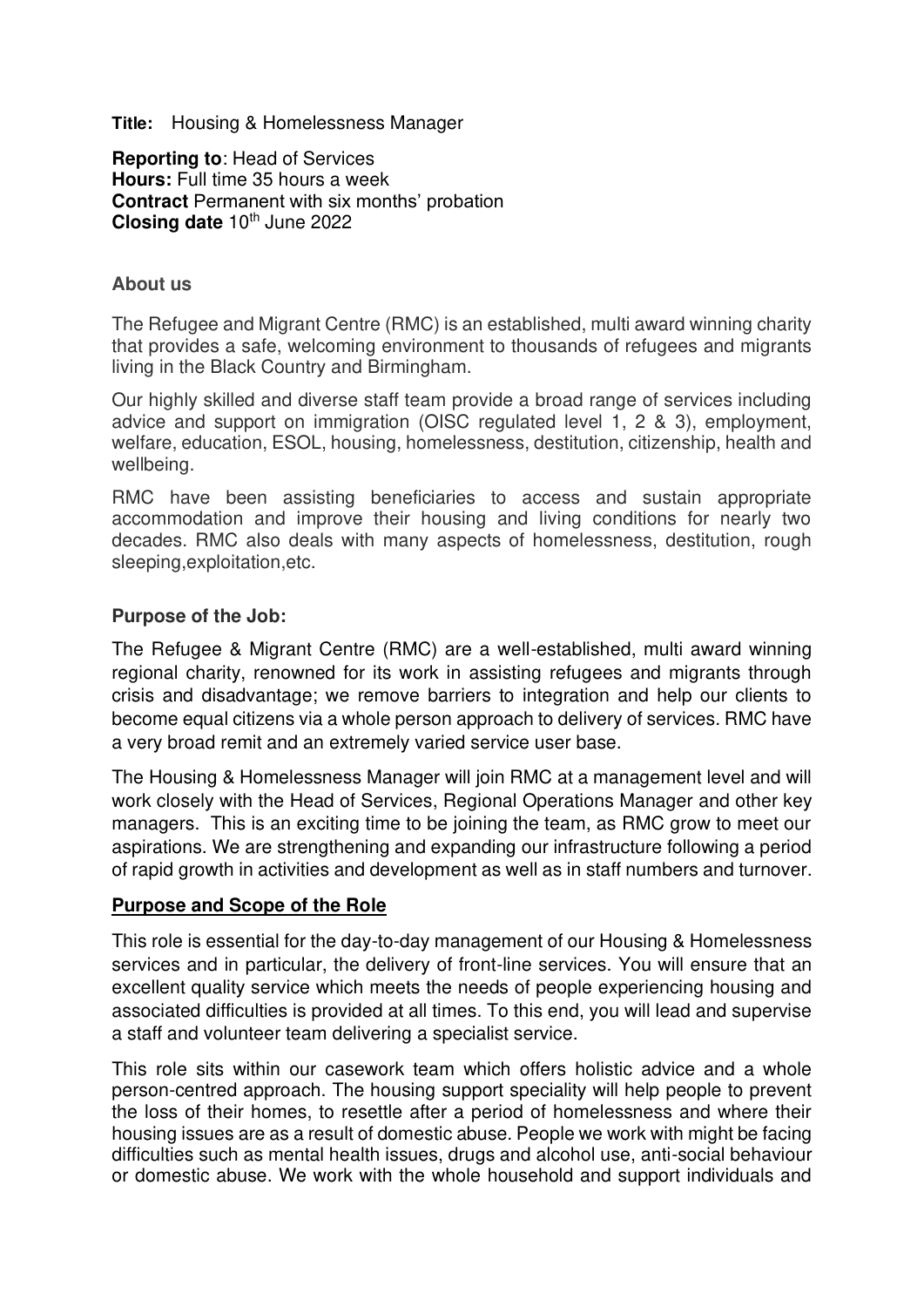families through our specialist workers where relevant and link clients in with a range of in-house and external support. The Housing Manager's role provides oversight of this support to clients, ensuring that all issues are appropriately assessed and managed, through line management of staff, risk assessments, safeguarding and service overview. This role will develop and lead on multi agency relationships across the region to ensure that all support is delivered taking account of statutory and voluntary services available.

# **Description of the role- main objectives**

- To support and manage the staff team delivering housing & homelessness services to ensure the most effective service is delivered to our clients.
- To ensure the service adheres to RMC's Quality Standards and meets contractual and internal performance targets
- To support the integration of volunteers in the service, offering input to their recruitment, training, management and organisation.
- To assist in the marketing and promotion of the service
- To ensure the service is professional, impartial, pragmatic and focused on getting the best outcomes possible for our clients.
- To develop RMC's Housing & Homelessness work to the next level looking at ways to support clients after initial crisis period.

## **About you**

You will be someone who can demonstrate the following knowledge, skills and experience:

- Experience of day to day staff and service management, including casework support and supervision
- Specific and demonstrable experience of managing housing advice provision
- Experience of promoting the take- up of services amongst multi- disciplinary teams
- Competent in the use of a range of IT tools to carry out your work, including case management systems, Microsoft applications, internet and email etc.

## **Key responsibilities**

## **Managing staff to ensure Housing support service delivery**

- To set stretching and realistic objectives and targets for individual staff members that enable the service delivery to meet its targets for funded projects/contracts.
- To line manage staff to meet those objectives and targets and to develop their skills, including coaching, mentoring and training individuals and the team.
- To ensure all service delivery meets contractual, quality and professional internal targets and standards.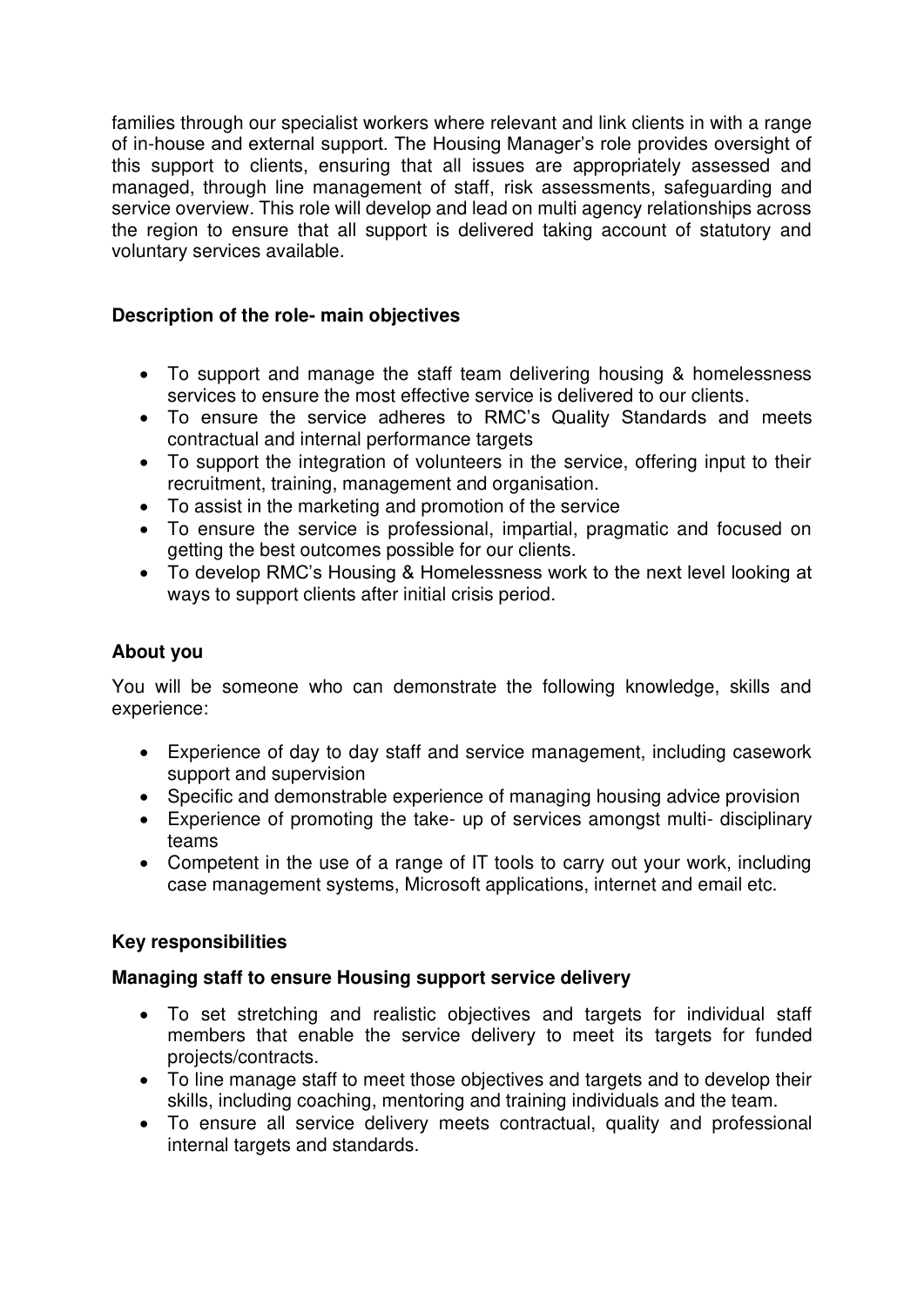- Be responsible for people management including attendance, performance, motivation and learning and development needs.
- Monitor the level, nature and quality of RMC casework, ensuring a fair distribution of work among staff.
- To contribute to the day-to-day management of the service.
- To be responsible for the rota and ensuring that the service has adequate cover.
- To manage volunteers, including supporting their recruitment, training and development.

# **Provision and Development of Service**

- Monitor the effectiveness and efficiency of service delivery.
- To develop RMC's Housing & Homeless work and look at ways to support clients once the initial housing crisis is dealt with and they are in more sustainable housing.
- Identify best practice, develop and implement improvements to ensure client needs are met.
- Promote and market the service and work closely with other managers
- Promote effective working relationships with appropriate external agencies and internally across RMC's departments.
- Assist in the development and implementation of service user involvement activities

## **General**

- Contribute to, or lead regular team meetings, including advice team meetings.
- Produce management reports.
- Work in accordance with the appropriate operating model
- Respond promptly to reasonable internal and external information requests.

## **A DBS check will be carried out for this post.**

## **Flexibility**

In order to deliver the stated aims of for this post, a degree of flexibility is needed and the post holder may be required to perform work not specifically referred to above, such duties will fall within the scope of the job and be directly related within the appropriate pay grade. The job description will therefore be subject to periodic review with the post holder to ensure it accurately reflects the duties that are being performed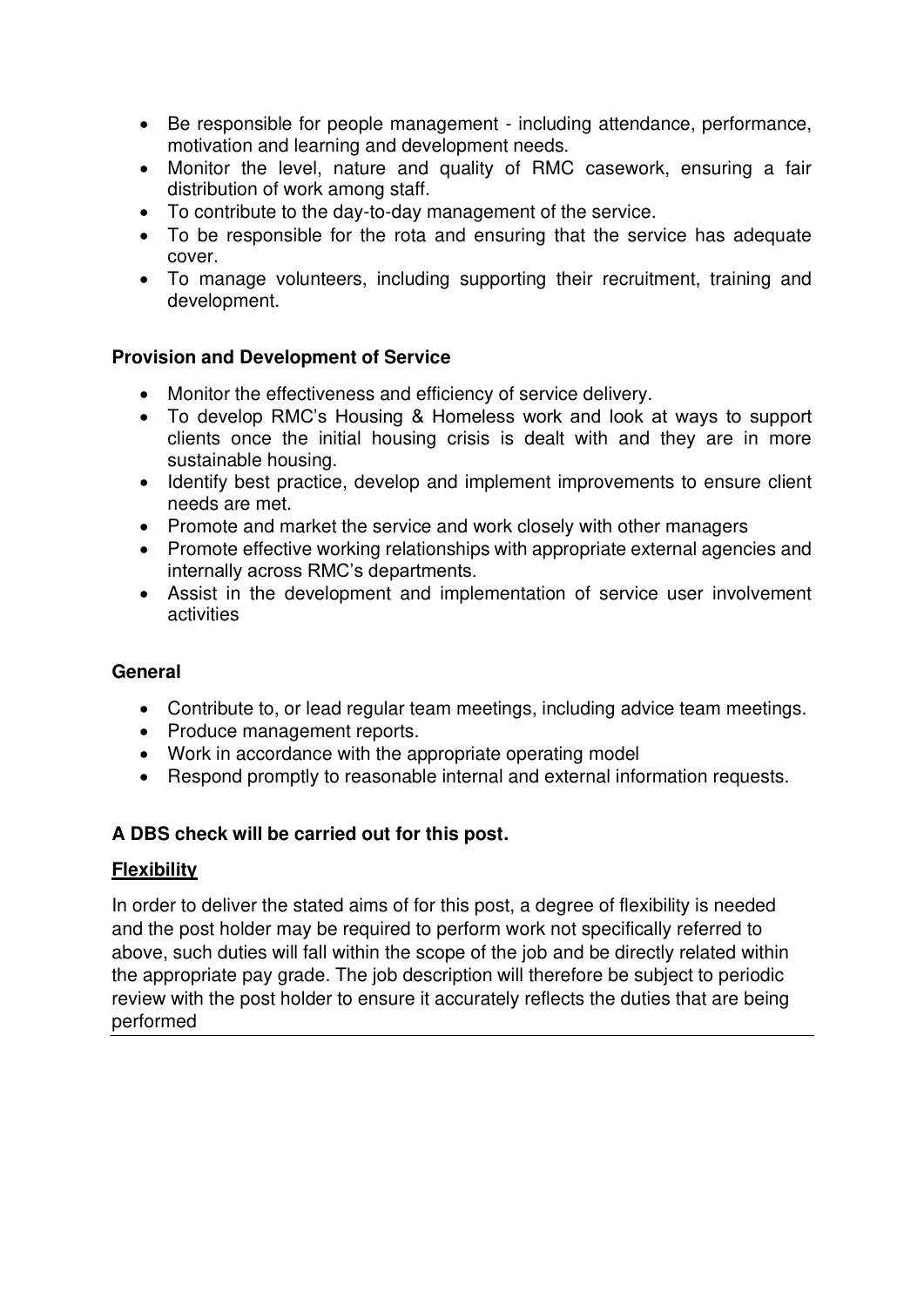# **Person Specification**

| Approach                                                                                                                                                            | <b>Essential</b> | <b>Desirable</b> |
|---------------------------------------------------------------------------------------------------------------------------------------------------------------------|------------------|------------------|
| Demonstrate understanding and commitment to<br>equal opportunities and diversity                                                                                    | $\checkmark$     |                  |
| Demonstrate a commitment and enthusiasm for<br>working with our service user group                                                                                  |                  |                  |
| Able to build and maintain relationships whilst<br>maintaining appropriate professional boundaries                                                                  | $\checkmark$     |                  |
| Demonstrate a willingness to participate in<br>shaping the future of the organisation by taking<br>on responsibilities and projects in addition to<br>core workload | $\checkmark$     |                  |
| Demonstrate a proactive approach to work                                                                                                                            | $\checkmark$     |                  |
| Strong team player, able to be flexible in<br>response to changing priorities / needs.                                                                              | $\checkmark$     |                  |
| Knowledge & skills                                                                                                                                                  |                  |                  |
| Understands the case management of tenancy<br>related issues                                                                                                        | $\checkmark$     |                  |
| Knowledge of Welfare Benefits and how they<br>relate to Housing provision                                                                                           | $\checkmark$     |                  |
| Knowledge of Housing Legislation                                                                                                                                    | $\checkmark$     |                  |
| <b>Excellent technical literacy of Microsoft</b><br>Applications e.g. Word, Excel, Power point,<br>Outlook, Access                                                  |                  |                  |
| Good verbal and written communication skills,<br>including accuracy and attention to detail                                                                         | $\checkmark$     |                  |
| Good interpersonal skills including listening and<br>display empathy                                                                                                | J                |                  |
| Excellent organisational skills, able to prioritise<br>effectively and meet deadlines                                                                               | $\checkmark$     |                  |
| Apply and promote risk management to work<br>practices, working in line with policies and<br>procedures                                                             |                  |                  |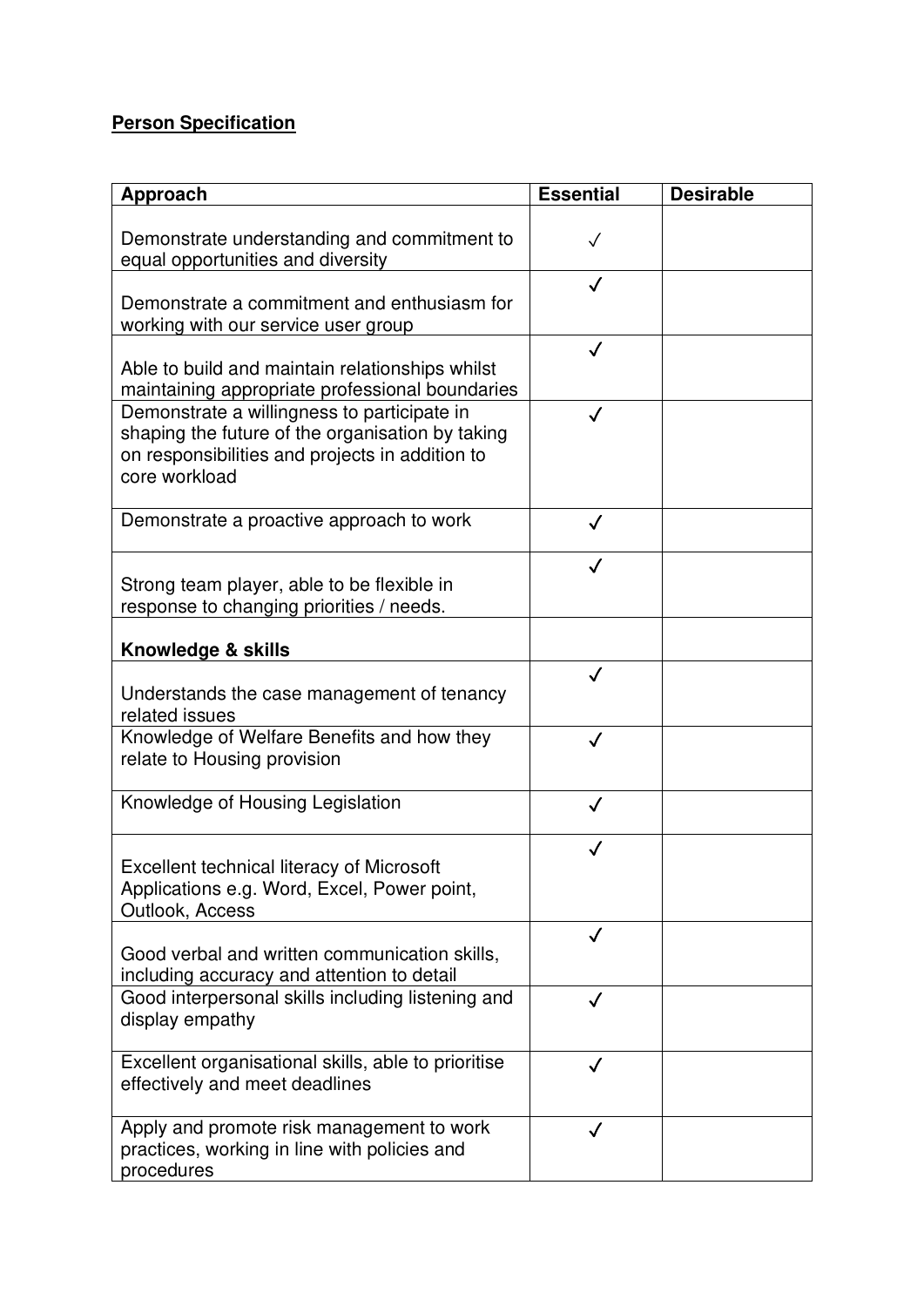| Demonstrate an awareness of GDPR and the<br>need for confidentiality when dealing with<br>personal information |              |  |
|----------------------------------------------------------------------------------------------------------------|--------------|--|
| Has a relevant vocational or academic<br>qualification                                                         | $\checkmark$ |  |
| <b>Experience</b>                                                                                              |              |  |
| 5 years plus Housing management experience                                                                     |              |  |
| Experience of managing teams                                                                                   | $\checkmark$ |  |
| Experience of working with vulnerable groups                                                                   | $\checkmark$ |  |
| Experience of developing housing related<br>services                                                           | $\checkmark$ |  |
| Demonstrable experience of working within the<br>Homes (Fit for Human Habitation) Act 2018<br>legislation      | $\checkmark$ |  |
| Contract management and delivery                                                                               |              |  |

## **What's in it for you?**

- A competitive salary (from £30,000 to £33,000 depending on experience)
- 25 days holiday which increases with service
- Company matched pension, employee assistance programme, health and wellness support, mental health support
- Training and opportunities for advancement
- Team days / nights out

#### **What we hope you'll do next:**

To apply for this role, please fill out our application form which is found on <https://rmcentre.org.uk/work-with-us/>

## **Equal Opportunities**

We're an equal opportunity employer, which means we'll consider all suitably qualified applicants regardless of gender identity or expression, ethnic origin, nationality, religion or beliefs, age, sexual orientation, disability status or any other protected characteristic. We recruit and develop our people based on merit and their passion for